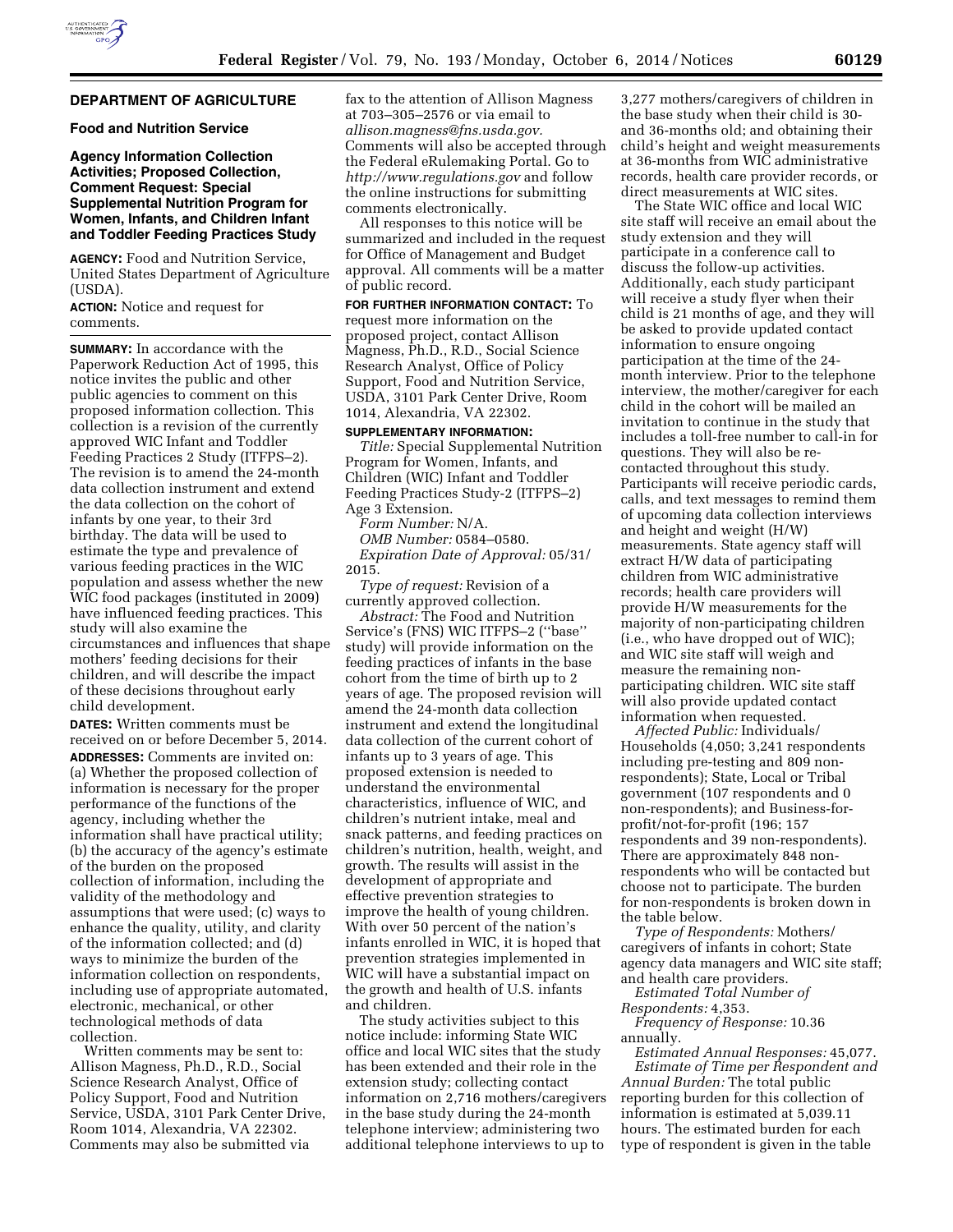$\equiv$ 

# below. Across all study respondents and non-respondents, the estimated average

# annual burden is 1.16 hours. **BILLING CODE 3410–30–P**

| 4<br>0<br>0<br>0.5<br>$\mathbf 0$<br>Pretest telephone survey<br>4<br>1<br>4<br>0.5<br>2<br>$\mathbf{1}$<br>$\overline{2}$<br>404<br>0,0<br>Advance materials: participant<br>6<br>3237<br>3237<br>03<br>9.71<br>809<br>$\mathbf{1}$<br>809<br>0.003<br>2.43<br>flyer (b)<br>1<br>12.14<br>Advance materials: Consent form<br>404<br>0.0<br>6<br>3115<br>3115<br>5<br>155.75<br>931<br>$\mathbf{1}$<br>931<br>0.05<br>46.55<br>202.3<br>(b)<br>$\mathbf{1}$<br>404<br>0.0<br>133<br>24-month telephone survey:<br>5<br>135.8<br>$\bf{0}$<br>$\mathbf{1}$<br>1330<br>0<br>0<br>135.8<br>collect contact information (c)<br>6<br>2716<br>$\mathbf{1}$<br>2716<br>327<br>27-month contact information<br>2294<br>2294<br>0.1<br>229.4<br>983<br>$\mathbf{1}$<br>983<br>0.1<br>98.3<br>327.7<br>form (d)<br>7<br>1<br>327<br>0.0<br>30-month advance letter (d)<br>2785<br>2785<br>33<br>91.9<br>492<br>$\mathbf{1}$<br>492<br>0.033<br>16.24<br>108.14<br>7<br>1<br>Individuals<br>146<br>404<br><b>WIC</b><br>30-month telephone survey (c)<br>and<br>6<br>2580<br>$\mathbf{1}$<br>2580<br>0.5<br>1290<br>6<br>$\mathbf{1}$<br>1466<br>0<br>0<br>1290<br>partici<br>Househol<br>163<br>0.0<br>pants<br>Participant reminder scripts (e)<br>ds<br>0<br>3<br>0<br>0.05<br>8<br>1638<br>3<br>4914<br>5<br>245.7<br>0<br>245.7<br>311<br>33 month contact information<br>2179<br>217.9<br>934<br>$\mathbf{1}$<br>934<br>93.4<br>311.3<br>form (f)<br>3<br>2179<br>$\mathbf{1}$<br>0.1<br>0.1<br>311<br>0.0<br>2646<br>2646<br>467<br>$\mathbf{1}$<br>467<br>0.033<br>15.41<br>102.73<br>36-month advance letter (f)<br>з<br>1<br>33<br>87.32<br>404<br>160<br>36-month telephone survey (c)<br>6<br>2444<br>2444<br>0.5<br>1,222<br>$\mathbf{1}$<br>1602<br>0<br>0<br>1222<br>1<br>$\overline{2}$<br>0.0<br>HIPPA form (g)<br>244<br>196<br>$\mathbf 1$<br>196<br>5<br>9.8<br>48<br>$\mathbf{1}$<br>48<br>0.05<br>2.4<br>12.2<br>Height and weight measurement<br>978<br>293<br>$\mathbf 1$<br>0<br>685<br>$\mathbf{1}$<br>685<br>$\mathbf{1}$<br>685<br>293<br>0<br>685<br>(h)<br>327<br>0.0<br>3277<br>03<br>9.83<br>$\mathbf 0$<br>$\mathbf 1$<br>0<br>0.003<br>0<br>9.83<br>Birthday card<br>3277<br>$1\,$<br>7<br>405<br>3307<br>4392.1<br>4666.8<br>Individuals and Households Subtotal<br>809<br>9355<br>274.7<br>$\mathbf{0}$<br>3241<br>$\mathbf{z}$<br>$\mathbf{z}$<br>$\boldsymbol{a}$<br>0.5<br>State<br>27<br>27<br>0<br>$\mathbf 0$<br>27<br>5<br>14.85<br>$\mathbf 1$<br>0.55<br>0<br>14.85<br>Communication materials(i)<br>1<br><b>WIC</b><br>Height/ Weight Admin data form<br>data<br>27<br>27<br>0<br>0<br>$\mathbf 0$<br>$\mathbf{1}$<br>27<br>0.5<br>13.5<br>$\mathbf 1$<br>0.5<br>13.5<br>(i)<br>manag<br>er<br>$\mathbf{o}$<br>Subtotal<br>27<br>27<br>28.35<br>$\mathbf 0$<br>$\mathbf 0$<br>54<br>28.35<br>State &<br>0.5<br>Local<br>80<br>80<br>0<br>$\mathbf 1$<br>0<br>0.55<br>0<br>Governme<br>Communication materials (i)<br>$\mathbf{1}$<br>80<br>5<br>44<br>44<br>nt<br>0.0<br>Request for contact information<br><b>WIC</b><br>80<br>8<br>$\mathbf 0$<br>20<br>0<br>$\bf{0}$<br>80<br>20<br>1600<br>128<br>0.08<br>128<br>(k)<br>site<br>0.2<br>Height and weight measurement<br>staff<br>80<br>80<br>9<br>720<br>17<br>156.24<br>0<br>9<br>0<br>0<br>156.24<br>(1)<br>0.217<br>2400<br>$\mathbf{O}$<br>80<br>80<br>328.24<br>$\mathbf{0}$<br>328.24<br>Subtotal<br>$\mathbf{0}$<br>o<br>o<br>107<br>107<br>2454<br>356.59<br>$\bullet$<br>356.59<br><b>State/Local Government Subtotal</b><br>Provid<br>Profit/Non<br>0.0<br>er data<br>-Profit<br>Provider Data Request Form (m)<br>196<br>157<br>$\mathbf{1}$<br>157<br>12.56<br>39<br>$\mathbf 1$<br>39<br>0.08<br>3.12<br>15.68<br>8<br>manag<br><b>Business</b><br>er<br>Profit/Non-Profit Business Subtotal<br>196<br>157<br>157<br>12.56<br>39<br>39<br>3.12<br>15.68<br>435<br>3568<br>4761.2<br>5039.1<br>277.8<br>3545<br>848<br>9394<br>$\overline{\mathbf{3}}$<br>3<br><b>GRAND TOTAL</b><br>7.<br>$\mathbf{I}$<br>A | <b>Responde</b><br>nt Type | Respo<br>ndent<br>Descri<br>ption | <b>Type of Survey Instrument</b> | Sample size (a) | Respondents<br>Number of | Response (annual)<br>Ö<br>Frequency | Isunna Isto<br>Responses | <b>Average Hours per</b><br>Response | Sub-Annual Burden | Number of non<br>respondents | Response (annual)<br>frequency of | otal Annual<br>Responses | <b>Average Hours per</b><br>esponse | <b>Sub-Total Annual</b><br>Burden | Total<br>Burde<br>ß.<br>Hours |
|----------------------------------------------------------------------------------------------------------------------------------------------------------------------------------------------------------------------------------------------------------------------------------------------------------------------------------------------------------------------------------------------------------------------------------------------------------------------------------------------------------------------------------------------------------------------------------------------------------------------------------------------------------------------------------------------------------------------------------------------------------------------------------------------------------------------------------------------------------------------------------------------------------------------------------------------------------------------------------------------------------------------------------------------------------------------------------------------------------------------------------------------------------------------------------------------------------------------------------------------------------------------------------------------------------------------------------------------------------------------------------------------------------------------------------------------------------------------------------------------------------------------------------------------------------------------------------------------------------------------------------------------------------------------------------------------------------------------------------------------------------------------------------------------------------------------------------------------------------------------------------------------------------------------------------------------------------------------------------------------------------------------------------------------------------------------------------------------------------------------------------------------------------------------------------------------------------------------------------------------------------------------------------------------------------------------------------------------------------------------------------------------------------------------------------------------------------------------------------------------------------------------------------------------------------------------------------------------------------------------------------------------------------------------------------------------------------------------------------------------------------------------------------------------------------------------------------------------------------------------------------------------------------------------------------------------------------------------------------------------------------------------------------------------------------------------------------------------------------------------------------------------------------------------------------------------------------------------------------------------------------------------------------------------------------------------------------------------------------------------------------------------------------------------------------------------------------------------------------------------------------------------------------------------------------------------------------------------------------------------------------------------------------------------------------------------------------------------------------------------------------------------------------------------------------------------------------------------------------------------------------------------------------------------------------------------------------------------------------------------------------------|----------------------------|-----------------------------------|----------------------------------|-----------------|--------------------------|-------------------------------------|--------------------------|--------------------------------------|-------------------|------------------------------|-----------------------------------|--------------------------|-------------------------------------|-----------------------------------|-------------------------------|
|                                                                                                                                                                                                                                                                                                                                                                                                                                                                                                                                                                                                                                                                                                                                                                                                                                                                                                                                                                                                                                                                                                                                                                                                                                                                                                                                                                                                                                                                                                                                                                                                                                                                                                                                                                                                                                                                                                                                                                                                                                                                                                                                                                                                                                                                                                                                                                                                                                                                                                                                                                                                                                                                                                                                                                                                                                                                                                                                                                                                                                                                                                                                                                                                                                                                                                                                                                                                                                                                                                                                                                                                                                                                                                                                                                                                                                                                                                                                                                                                                |                            |                                   |                                  |                 |                          |                                     |                          |                                      |                   |                              |                                   |                          |                                     |                                   |                               |
|                                                                                                                                                                                                                                                                                                                                                                                                                                                                                                                                                                                                                                                                                                                                                                                                                                                                                                                                                                                                                                                                                                                                                                                                                                                                                                                                                                                                                                                                                                                                                                                                                                                                                                                                                                                                                                                                                                                                                                                                                                                                                                                                                                                                                                                                                                                                                                                                                                                                                                                                                                                                                                                                                                                                                                                                                                                                                                                                                                                                                                                                                                                                                                                                                                                                                                                                                                                                                                                                                                                                                                                                                                                                                                                                                                                                                                                                                                                                                                                                                |                            |                                   |                                  |                 |                          |                                     |                          |                                      |                   |                              |                                   |                          |                                     |                                   |                               |
|                                                                                                                                                                                                                                                                                                                                                                                                                                                                                                                                                                                                                                                                                                                                                                                                                                                                                                                                                                                                                                                                                                                                                                                                                                                                                                                                                                                                                                                                                                                                                                                                                                                                                                                                                                                                                                                                                                                                                                                                                                                                                                                                                                                                                                                                                                                                                                                                                                                                                                                                                                                                                                                                                                                                                                                                                                                                                                                                                                                                                                                                                                                                                                                                                                                                                                                                                                                                                                                                                                                                                                                                                                                                                                                                                                                                                                                                                                                                                                                                                |                            |                                   |                                  |                 |                          |                                     |                          |                                      |                   |                              |                                   |                          |                                     |                                   |                               |
|                                                                                                                                                                                                                                                                                                                                                                                                                                                                                                                                                                                                                                                                                                                                                                                                                                                                                                                                                                                                                                                                                                                                                                                                                                                                                                                                                                                                                                                                                                                                                                                                                                                                                                                                                                                                                                                                                                                                                                                                                                                                                                                                                                                                                                                                                                                                                                                                                                                                                                                                                                                                                                                                                                                                                                                                                                                                                                                                                                                                                                                                                                                                                                                                                                                                                                                                                                                                                                                                                                                                                                                                                                                                                                                                                                                                                                                                                                                                                                                                                |                            |                                   |                                  |                 |                          |                                     |                          |                                      |                   |                              |                                   |                          |                                     |                                   |                               |
|                                                                                                                                                                                                                                                                                                                                                                                                                                                                                                                                                                                                                                                                                                                                                                                                                                                                                                                                                                                                                                                                                                                                                                                                                                                                                                                                                                                                                                                                                                                                                                                                                                                                                                                                                                                                                                                                                                                                                                                                                                                                                                                                                                                                                                                                                                                                                                                                                                                                                                                                                                                                                                                                                                                                                                                                                                                                                                                                                                                                                                                                                                                                                                                                                                                                                                                                                                                                                                                                                                                                                                                                                                                                                                                                                                                                                                                                                                                                                                                                                |                            |                                   |                                  |                 |                          |                                     |                          |                                      |                   |                              |                                   |                          |                                     |                                   |                               |
|                                                                                                                                                                                                                                                                                                                                                                                                                                                                                                                                                                                                                                                                                                                                                                                                                                                                                                                                                                                                                                                                                                                                                                                                                                                                                                                                                                                                                                                                                                                                                                                                                                                                                                                                                                                                                                                                                                                                                                                                                                                                                                                                                                                                                                                                                                                                                                                                                                                                                                                                                                                                                                                                                                                                                                                                                                                                                                                                                                                                                                                                                                                                                                                                                                                                                                                                                                                                                                                                                                                                                                                                                                                                                                                                                                                                                                                                                                                                                                                                                |                            |                                   |                                  |                 |                          |                                     |                          |                                      |                   |                              |                                   |                          |                                     |                                   |                               |
|                                                                                                                                                                                                                                                                                                                                                                                                                                                                                                                                                                                                                                                                                                                                                                                                                                                                                                                                                                                                                                                                                                                                                                                                                                                                                                                                                                                                                                                                                                                                                                                                                                                                                                                                                                                                                                                                                                                                                                                                                                                                                                                                                                                                                                                                                                                                                                                                                                                                                                                                                                                                                                                                                                                                                                                                                                                                                                                                                                                                                                                                                                                                                                                                                                                                                                                                                                                                                                                                                                                                                                                                                                                                                                                                                                                                                                                                                                                                                                                                                |                            |                                   |                                  |                 |                          |                                     |                          |                                      |                   |                              |                                   |                          |                                     |                                   |                               |
|                                                                                                                                                                                                                                                                                                                                                                                                                                                                                                                                                                                                                                                                                                                                                                                                                                                                                                                                                                                                                                                                                                                                                                                                                                                                                                                                                                                                                                                                                                                                                                                                                                                                                                                                                                                                                                                                                                                                                                                                                                                                                                                                                                                                                                                                                                                                                                                                                                                                                                                                                                                                                                                                                                                                                                                                                                                                                                                                                                                                                                                                                                                                                                                                                                                                                                                                                                                                                                                                                                                                                                                                                                                                                                                                                                                                                                                                                                                                                                                                                |                            |                                   |                                  |                 |                          |                                     |                          |                                      |                   |                              |                                   |                          |                                     |                                   |                               |
|                                                                                                                                                                                                                                                                                                                                                                                                                                                                                                                                                                                                                                                                                                                                                                                                                                                                                                                                                                                                                                                                                                                                                                                                                                                                                                                                                                                                                                                                                                                                                                                                                                                                                                                                                                                                                                                                                                                                                                                                                                                                                                                                                                                                                                                                                                                                                                                                                                                                                                                                                                                                                                                                                                                                                                                                                                                                                                                                                                                                                                                                                                                                                                                                                                                                                                                                                                                                                                                                                                                                                                                                                                                                                                                                                                                                                                                                                                                                                                                                                |                            |                                   |                                  |                 |                          |                                     |                          |                                      |                   |                              |                                   |                          |                                     |                                   |                               |
|                                                                                                                                                                                                                                                                                                                                                                                                                                                                                                                                                                                                                                                                                                                                                                                                                                                                                                                                                                                                                                                                                                                                                                                                                                                                                                                                                                                                                                                                                                                                                                                                                                                                                                                                                                                                                                                                                                                                                                                                                                                                                                                                                                                                                                                                                                                                                                                                                                                                                                                                                                                                                                                                                                                                                                                                                                                                                                                                                                                                                                                                                                                                                                                                                                                                                                                                                                                                                                                                                                                                                                                                                                                                                                                                                                                                                                                                                                                                                                                                                |                            |                                   |                                  |                 |                          |                                     |                          |                                      |                   |                              |                                   |                          |                                     |                                   |                               |
|                                                                                                                                                                                                                                                                                                                                                                                                                                                                                                                                                                                                                                                                                                                                                                                                                                                                                                                                                                                                                                                                                                                                                                                                                                                                                                                                                                                                                                                                                                                                                                                                                                                                                                                                                                                                                                                                                                                                                                                                                                                                                                                                                                                                                                                                                                                                                                                                                                                                                                                                                                                                                                                                                                                                                                                                                                                                                                                                                                                                                                                                                                                                                                                                                                                                                                                                                                                                                                                                                                                                                                                                                                                                                                                                                                                                                                                                                                                                                                                                                |                            |                                   |                                  |                 |                          |                                     |                          |                                      |                   |                              |                                   |                          |                                     |                                   |                               |
|                                                                                                                                                                                                                                                                                                                                                                                                                                                                                                                                                                                                                                                                                                                                                                                                                                                                                                                                                                                                                                                                                                                                                                                                                                                                                                                                                                                                                                                                                                                                                                                                                                                                                                                                                                                                                                                                                                                                                                                                                                                                                                                                                                                                                                                                                                                                                                                                                                                                                                                                                                                                                                                                                                                                                                                                                                                                                                                                                                                                                                                                                                                                                                                                                                                                                                                                                                                                                                                                                                                                                                                                                                                                                                                                                                                                                                                                                                                                                                                                                |                            |                                   |                                  |                 |                          |                                     |                          |                                      |                   |                              |                                   |                          |                                     |                                   |                               |
|                                                                                                                                                                                                                                                                                                                                                                                                                                                                                                                                                                                                                                                                                                                                                                                                                                                                                                                                                                                                                                                                                                                                                                                                                                                                                                                                                                                                                                                                                                                                                                                                                                                                                                                                                                                                                                                                                                                                                                                                                                                                                                                                                                                                                                                                                                                                                                                                                                                                                                                                                                                                                                                                                                                                                                                                                                                                                                                                                                                                                                                                                                                                                                                                                                                                                                                                                                                                                                                                                                                                                                                                                                                                                                                                                                                                                                                                                                                                                                                                                |                            |                                   |                                  |                 |                          |                                     |                          |                                      |                   |                              |                                   |                          |                                     |                                   |                               |
|                                                                                                                                                                                                                                                                                                                                                                                                                                                                                                                                                                                                                                                                                                                                                                                                                                                                                                                                                                                                                                                                                                                                                                                                                                                                                                                                                                                                                                                                                                                                                                                                                                                                                                                                                                                                                                                                                                                                                                                                                                                                                                                                                                                                                                                                                                                                                                                                                                                                                                                                                                                                                                                                                                                                                                                                                                                                                                                                                                                                                                                                                                                                                                                                                                                                                                                                                                                                                                                                                                                                                                                                                                                                                                                                                                                                                                                                                                                                                                                                                |                            |                                   |                                  |                 |                          |                                     |                          |                                      |                   |                              |                                   |                          |                                     |                                   |                               |
|                                                                                                                                                                                                                                                                                                                                                                                                                                                                                                                                                                                                                                                                                                                                                                                                                                                                                                                                                                                                                                                                                                                                                                                                                                                                                                                                                                                                                                                                                                                                                                                                                                                                                                                                                                                                                                                                                                                                                                                                                                                                                                                                                                                                                                                                                                                                                                                                                                                                                                                                                                                                                                                                                                                                                                                                                                                                                                                                                                                                                                                                                                                                                                                                                                                                                                                                                                                                                                                                                                                                                                                                                                                                                                                                                                                                                                                                                                                                                                                                                |                            |                                   |                                  |                 |                          |                                     |                          |                                      |                   |                              |                                   |                          |                                     |                                   |                               |
|                                                                                                                                                                                                                                                                                                                                                                                                                                                                                                                                                                                                                                                                                                                                                                                                                                                                                                                                                                                                                                                                                                                                                                                                                                                                                                                                                                                                                                                                                                                                                                                                                                                                                                                                                                                                                                                                                                                                                                                                                                                                                                                                                                                                                                                                                                                                                                                                                                                                                                                                                                                                                                                                                                                                                                                                                                                                                                                                                                                                                                                                                                                                                                                                                                                                                                                                                                                                                                                                                                                                                                                                                                                                                                                                                                                                                                                                                                                                                                                                                |                            |                                   |                                  |                 |                          |                                     |                          |                                      |                   |                              |                                   |                          |                                     |                                   |                               |
|                                                                                                                                                                                                                                                                                                                                                                                                                                                                                                                                                                                                                                                                                                                                                                                                                                                                                                                                                                                                                                                                                                                                                                                                                                                                                                                                                                                                                                                                                                                                                                                                                                                                                                                                                                                                                                                                                                                                                                                                                                                                                                                                                                                                                                                                                                                                                                                                                                                                                                                                                                                                                                                                                                                                                                                                                                                                                                                                                                                                                                                                                                                                                                                                                                                                                                                                                                                                                                                                                                                                                                                                                                                                                                                                                                                                                                                                                                                                                                                                                |                            |                                   |                                  |                 |                          |                                     |                          |                                      |                   |                              |                                   |                          |                                     |                                   |                               |
|                                                                                                                                                                                                                                                                                                                                                                                                                                                                                                                                                                                                                                                                                                                                                                                                                                                                                                                                                                                                                                                                                                                                                                                                                                                                                                                                                                                                                                                                                                                                                                                                                                                                                                                                                                                                                                                                                                                                                                                                                                                                                                                                                                                                                                                                                                                                                                                                                                                                                                                                                                                                                                                                                                                                                                                                                                                                                                                                                                                                                                                                                                                                                                                                                                                                                                                                                                                                                                                                                                                                                                                                                                                                                                                                                                                                                                                                                                                                                                                                                |                            |                                   |                                  |                 |                          |                                     |                          |                                      |                   |                              |                                   |                          |                                     |                                   |                               |
|                                                                                                                                                                                                                                                                                                                                                                                                                                                                                                                                                                                                                                                                                                                                                                                                                                                                                                                                                                                                                                                                                                                                                                                                                                                                                                                                                                                                                                                                                                                                                                                                                                                                                                                                                                                                                                                                                                                                                                                                                                                                                                                                                                                                                                                                                                                                                                                                                                                                                                                                                                                                                                                                                                                                                                                                                                                                                                                                                                                                                                                                                                                                                                                                                                                                                                                                                                                                                                                                                                                                                                                                                                                                                                                                                                                                                                                                                                                                                                                                                |                            |                                   |                                  |                 |                          |                                     |                          |                                      |                   |                              |                                   |                          |                                     |                                   |                               |
|                                                                                                                                                                                                                                                                                                                                                                                                                                                                                                                                                                                                                                                                                                                                                                                                                                                                                                                                                                                                                                                                                                                                                                                                                                                                                                                                                                                                                                                                                                                                                                                                                                                                                                                                                                                                                                                                                                                                                                                                                                                                                                                                                                                                                                                                                                                                                                                                                                                                                                                                                                                                                                                                                                                                                                                                                                                                                                                                                                                                                                                                                                                                                                                                                                                                                                                                                                                                                                                                                                                                                                                                                                                                                                                                                                                                                                                                                                                                                                                                                |                            |                                   |                                  |                 |                          |                                     |                          |                                      |                   |                              |                                   |                          |                                     |                                   |                               |
|                                                                                                                                                                                                                                                                                                                                                                                                                                                                                                                                                                                                                                                                                                                                                                                                                                                                                                                                                                                                                                                                                                                                                                                                                                                                                                                                                                                                                                                                                                                                                                                                                                                                                                                                                                                                                                                                                                                                                                                                                                                                                                                                                                                                                                                                                                                                                                                                                                                                                                                                                                                                                                                                                                                                                                                                                                                                                                                                                                                                                                                                                                                                                                                                                                                                                                                                                                                                                                                                                                                                                                                                                                                                                                                                                                                                                                                                                                                                                                                                                |                            |                                   |                                  |                 |                          |                                     |                          |                                      |                   |                              |                                   |                          |                                     |                                   |                               |
|                                                                                                                                                                                                                                                                                                                                                                                                                                                                                                                                                                                                                                                                                                                                                                                                                                                                                                                                                                                                                                                                                                                                                                                                                                                                                                                                                                                                                                                                                                                                                                                                                                                                                                                                                                                                                                                                                                                                                                                                                                                                                                                                                                                                                                                                                                                                                                                                                                                                                                                                                                                                                                                                                                                                                                                                                                                                                                                                                                                                                                                                                                                                                                                                                                                                                                                                                                                                                                                                                                                                                                                                                                                                                                                                                                                                                                                                                                                                                                                                                |                            |                                   |                                  |                 |                          |                                     |                          |                                      |                   |                              |                                   |                          |                                     |                                   |                               |
|                                                                                                                                                                                                                                                                                                                                                                                                                                                                                                                                                                                                                                                                                                                                                                                                                                                                                                                                                                                                                                                                                                                                                                                                                                                                                                                                                                                                                                                                                                                                                                                                                                                                                                                                                                                                                                                                                                                                                                                                                                                                                                                                                                                                                                                                                                                                                                                                                                                                                                                                                                                                                                                                                                                                                                                                                                                                                                                                                                                                                                                                                                                                                                                                                                                                                                                                                                                                                                                                                                                                                                                                                                                                                                                                                                                                                                                                                                                                                                                                                |                            |                                   |                                  |                 |                          |                                     |                          |                                      |                   |                              |                                   |                          |                                     |                                   |                               |
|                                                                                                                                                                                                                                                                                                                                                                                                                                                                                                                                                                                                                                                                                                                                                                                                                                                                                                                                                                                                                                                                                                                                                                                                                                                                                                                                                                                                                                                                                                                                                                                                                                                                                                                                                                                                                                                                                                                                                                                                                                                                                                                                                                                                                                                                                                                                                                                                                                                                                                                                                                                                                                                                                                                                                                                                                                                                                                                                                                                                                                                                                                                                                                                                                                                                                                                                                                                                                                                                                                                                                                                                                                                                                                                                                                                                                                                                                                                                                                                                                |                            |                                   |                                  |                 |                          |                                     |                          |                                      |                   |                              |                                   |                          |                                     |                                   |                               |
|                                                                                                                                                                                                                                                                                                                                                                                                                                                                                                                                                                                                                                                                                                                                                                                                                                                                                                                                                                                                                                                                                                                                                                                                                                                                                                                                                                                                                                                                                                                                                                                                                                                                                                                                                                                                                                                                                                                                                                                                                                                                                                                                                                                                                                                                                                                                                                                                                                                                                                                                                                                                                                                                                                                                                                                                                                                                                                                                                                                                                                                                                                                                                                                                                                                                                                                                                                                                                                                                                                                                                                                                                                                                                                                                                                                                                                                                                                                                                                                                                |                            |                                   |                                  |                 |                          |                                     |                          |                                      |                   |                              |                                   |                          |                                     |                                   |                               |
|                                                                                                                                                                                                                                                                                                                                                                                                                                                                                                                                                                                                                                                                                                                                                                                                                                                                                                                                                                                                                                                                                                                                                                                                                                                                                                                                                                                                                                                                                                                                                                                                                                                                                                                                                                                                                                                                                                                                                                                                                                                                                                                                                                                                                                                                                                                                                                                                                                                                                                                                                                                                                                                                                                                                                                                                                                                                                                                                                                                                                                                                                                                                                                                                                                                                                                                                                                                                                                                                                                                                                                                                                                                                                                                                                                                                                                                                                                                                                                                                                |                            |                                   |                                  |                 |                          |                                     |                          |                                      |                   |                              |                                   |                          |                                     |                                   |                               |
|                                                                                                                                                                                                                                                                                                                                                                                                                                                                                                                                                                                                                                                                                                                                                                                                                                                                                                                                                                                                                                                                                                                                                                                                                                                                                                                                                                                                                                                                                                                                                                                                                                                                                                                                                                                                                                                                                                                                                                                                                                                                                                                                                                                                                                                                                                                                                                                                                                                                                                                                                                                                                                                                                                                                                                                                                                                                                                                                                                                                                                                                                                                                                                                                                                                                                                                                                                                                                                                                                                                                                                                                                                                                                                                                                                                                                                                                                                                                                                                                                |                            |                                   |                                  |                 |                          |                                     |                          |                                      |                   |                              |                                   |                          |                                     |                                   |                               |
|                                                                                                                                                                                                                                                                                                                                                                                                                                                                                                                                                                                                                                                                                                                                                                                                                                                                                                                                                                                                                                                                                                                                                                                                                                                                                                                                                                                                                                                                                                                                                                                                                                                                                                                                                                                                                                                                                                                                                                                                                                                                                                                                                                                                                                                                                                                                                                                                                                                                                                                                                                                                                                                                                                                                                                                                                                                                                                                                                                                                                                                                                                                                                                                                                                                                                                                                                                                                                                                                                                                                                                                                                                                                                                                                                                                                                                                                                                                                                                                                                |                            |                                   |                                  |                 |                          |                                     |                          |                                      |                   |                              |                                   |                          |                                     |                                   |                               |
|                                                                                                                                                                                                                                                                                                                                                                                                                                                                                                                                                                                                                                                                                                                                                                                                                                                                                                                                                                                                                                                                                                                                                                                                                                                                                                                                                                                                                                                                                                                                                                                                                                                                                                                                                                                                                                                                                                                                                                                                                                                                                                                                                                                                                                                                                                                                                                                                                                                                                                                                                                                                                                                                                                                                                                                                                                                                                                                                                                                                                                                                                                                                                                                                                                                                                                                                                                                                                                                                                                                                                                                                                                                                                                                                                                                                                                                                                                                                                                                                                |                            |                                   |                                  |                 |                          |                                     |                          |                                      |                   |                              |                                   |                          |                                     |                                   |                               |
|                                                                                                                                                                                                                                                                                                                                                                                                                                                                                                                                                                                                                                                                                                                                                                                                                                                                                                                                                                                                                                                                                                                                                                                                                                                                                                                                                                                                                                                                                                                                                                                                                                                                                                                                                                                                                                                                                                                                                                                                                                                                                                                                                                                                                                                                                                                                                                                                                                                                                                                                                                                                                                                                                                                                                                                                                                                                                                                                                                                                                                                                                                                                                                                                                                                                                                                                                                                                                                                                                                                                                                                                                                                                                                                                                                                                                                                                                                                                                                                                                |                            |                                   |                                  |                 |                          |                                     |                          |                                      |                   |                              |                                   |                          |                                     |                                   |                               |
|                                                                                                                                                                                                                                                                                                                                                                                                                                                                                                                                                                                                                                                                                                                                                                                                                                                                                                                                                                                                                                                                                                                                                                                                                                                                                                                                                                                                                                                                                                                                                                                                                                                                                                                                                                                                                                                                                                                                                                                                                                                                                                                                                                                                                                                                                                                                                                                                                                                                                                                                                                                                                                                                                                                                                                                                                                                                                                                                                                                                                                                                                                                                                                                                                                                                                                                                                                                                                                                                                                                                                                                                                                                                                                                                                                                                                                                                                                                                                                                                                |                            |                                   |                                  |                 |                          |                                     |                          |                                      |                   |                              |                                   |                          |                                     |                                   |                               |
|                                                                                                                                                                                                                                                                                                                                                                                                                                                                                                                                                                                                                                                                                                                                                                                                                                                                                                                                                                                                                                                                                                                                                                                                                                                                                                                                                                                                                                                                                                                                                                                                                                                                                                                                                                                                                                                                                                                                                                                                                                                                                                                                                                                                                                                                                                                                                                                                                                                                                                                                                                                                                                                                                                                                                                                                                                                                                                                                                                                                                                                                                                                                                                                                                                                                                                                                                                                                                                                                                                                                                                                                                                                                                                                                                                                                                                                                                                                                                                                                                |                            |                                   |                                  |                 |                          |                                     |                          |                                      |                   |                              |                                   |                          |                                     |                                   |                               |
|                                                                                                                                                                                                                                                                                                                                                                                                                                                                                                                                                                                                                                                                                                                                                                                                                                                                                                                                                                                                                                                                                                                                                                                                                                                                                                                                                                                                                                                                                                                                                                                                                                                                                                                                                                                                                                                                                                                                                                                                                                                                                                                                                                                                                                                                                                                                                                                                                                                                                                                                                                                                                                                                                                                                                                                                                                                                                                                                                                                                                                                                                                                                                                                                                                                                                                                                                                                                                                                                                                                                                                                                                                                                                                                                                                                                                                                                                                                                                                                                                |                            |                                   |                                  |                 |                          |                                     |                          |                                      |                   |                              |                                   |                          |                                     |                                   |                               |
|                                                                                                                                                                                                                                                                                                                                                                                                                                                                                                                                                                                                                                                                                                                                                                                                                                                                                                                                                                                                                                                                                                                                                                                                                                                                                                                                                                                                                                                                                                                                                                                                                                                                                                                                                                                                                                                                                                                                                                                                                                                                                                                                                                                                                                                                                                                                                                                                                                                                                                                                                                                                                                                                                                                                                                                                                                                                                                                                                                                                                                                                                                                                                                                                                                                                                                                                                                                                                                                                                                                                                                                                                                                                                                                                                                                                                                                                                                                                                                                                                |                            |                                   |                                  |                 |                          |                                     |                          |                                      |                   |                              |                                   |                          |                                     |                                   |                               |

(a) 4046 =base study total live birth cohort

(b) Assume 80% will read flyer and 77% will sign consent form

(c) Of base study total live birth cohort-- assume about 67% will complete 24-month survey, 64% will complete 30-month survey, 60% will complete 36-month survey

(d) Assume study attrition from current cohort will be 10% per year x 2 years= 4,046\* .9\* .9 = 3,277 at end of 24-months. Assume 70% will complete the contact information form and 85% will read the advance letter.

(d) Assume 64% of base study total live birth cohort will respond.